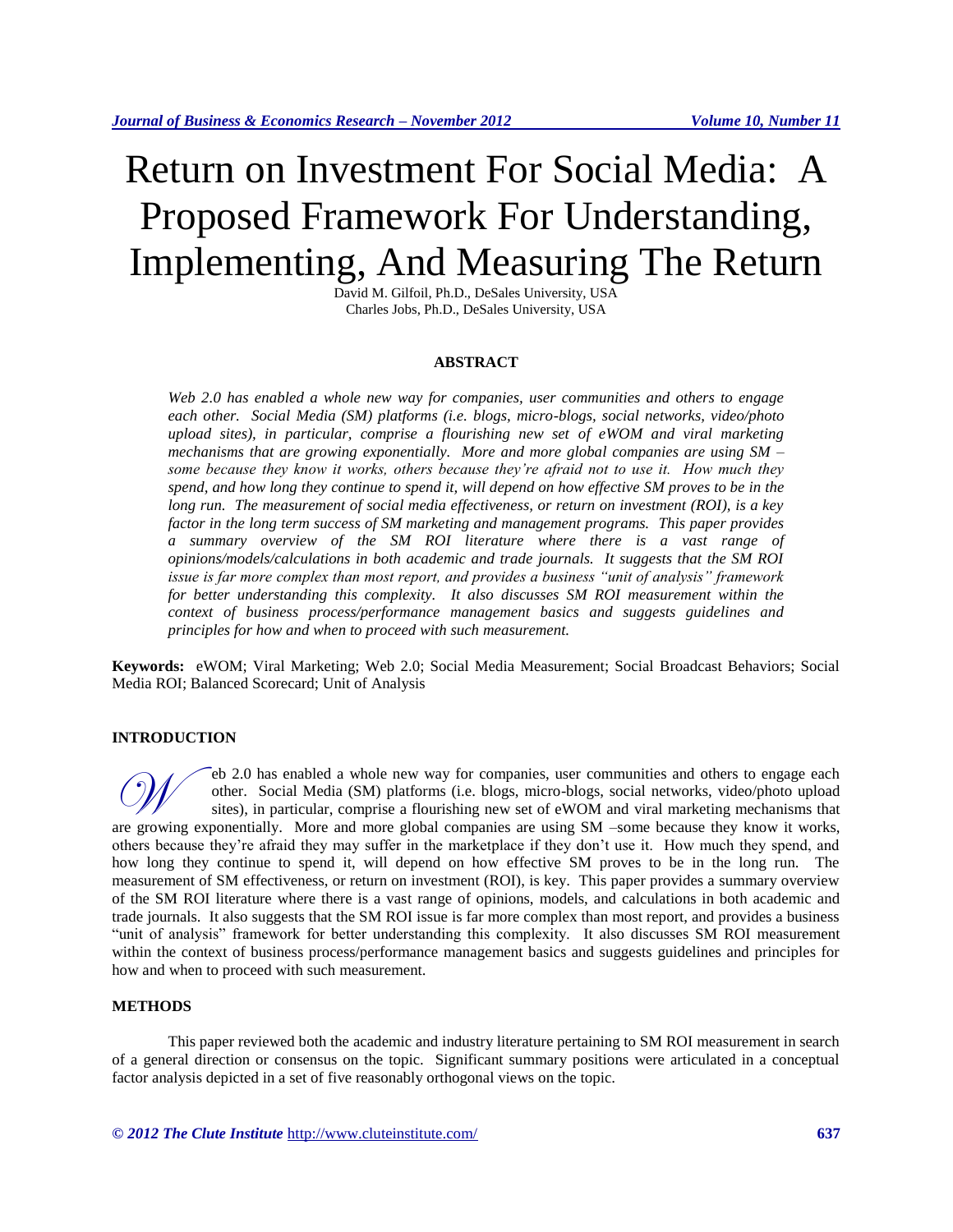A search was also conducted for a comprehensive, integrative framework or model for understanding the various views about how practically to address the issue of SM ROI measurement. Finally, a cursory review of the more basic literature on business process management and program/project design, implementation, and measurement was undertaken.

The ultimate deliverable of the paper is the integration of academic research and corporate/media publications into a practical 3-dimensional "unit of analysis" framework for understanding SM ROI complexity, along with key business process steps and guidelines for effective SM program design, implementation, and measurement.

# **LITERATURE REVIEW**

With the advent of Web 2.0 in the last decade or so, there has been much interest in the development and usage of certain SM platforms. In particular, and of interest to the current authors, SM platforms have been studied because of their implications for global commerce (Piskorski and McCall, 2010; Van der Lans, Van Bruggen, Eliashberg, and Wierenga, 2010). Much literature exists, for example, in the usage of Web 2.0 and SM platforms in the marketing areas of electronic word of mouth advertising (Parise and Guianan, 2008; Jansen, Zhang, Sobel and Chowdry, 2009; Jalilvand, Esfanani, and Samiei, 2011) and viral marketing (Leskovec, Adamic, and Huberman, 2007; Hartline, Mirrokni, and Sundararajan, 2008). Constantinides, Romero, and Boria (2008), as well as Jobs (2011), and Gilfoil and Jobs (2011) have further studied the use of SM platforms for global buy and sell activities and have provided evidence of effective corporate use of SM platforms to engage user communities, prospects, and end customers in both active and passive ways. McKinsey (2010), in their annual survey of Web 2.0 technologies, describes a new "networked enterprise" that is emerging—one that uses Web 2.0 platforms extensively to connect internal efforts of employees and to reach externally to customers, partners, and suppliers. McKinsey data shows that fully networked enterprises are more likely to be market leaders and also more likely to have higher margins than companies using the Web in more traditional ways.



The trade media and professional publishers have also been quite busy extolling the virtues of blogging, micro-blogging, video blogging, social networking, and content aggregator platforms (Solis, 2008; Weber, 2009; Levy, 2010). At the same time however, they have been quick to point out that while SM marketing budgets have grown, they are still only a small fraction of total marketing spend, both in the U.S. and globally. Data from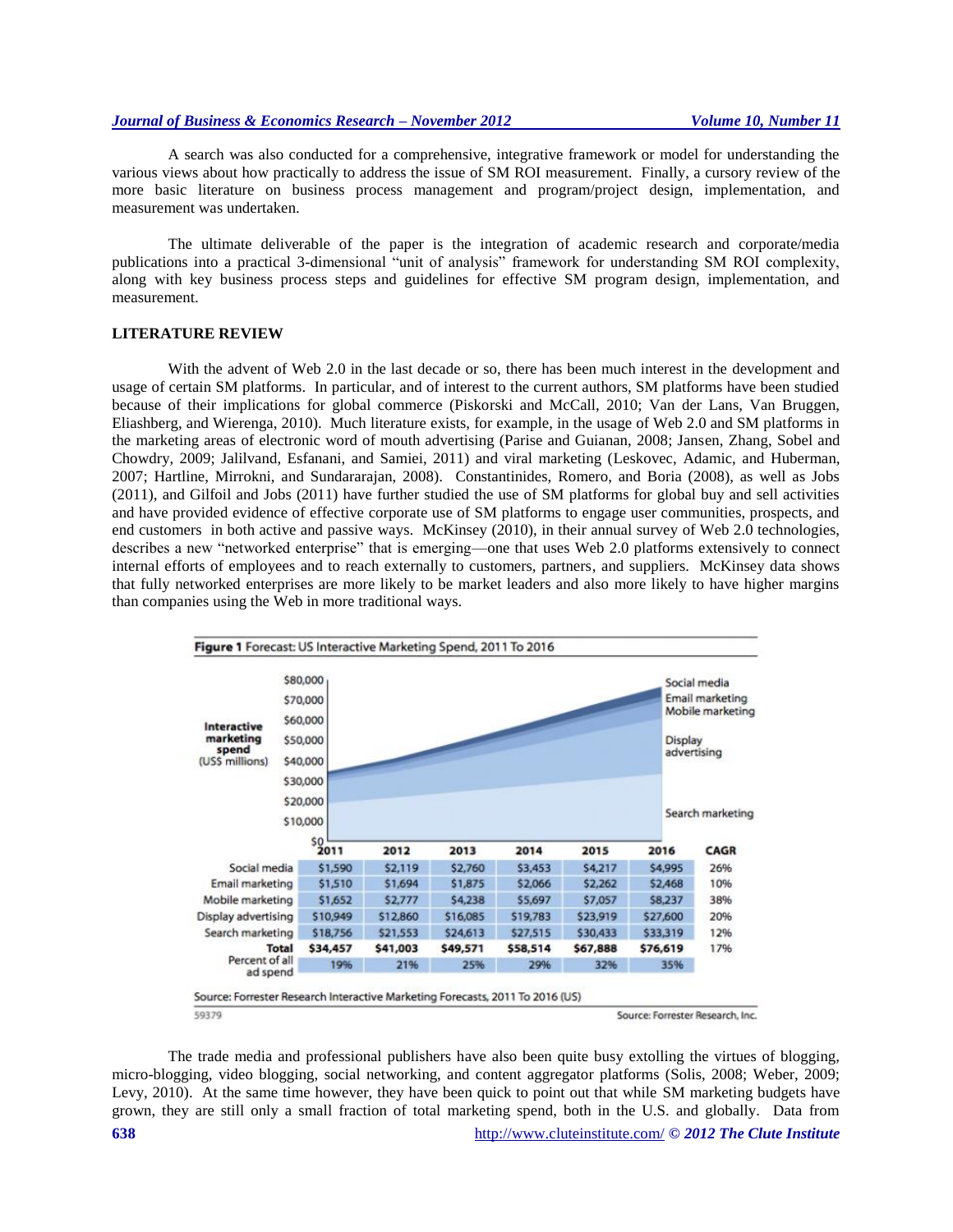Forrester (2011) in Figure 1 shows that total projected interactive media spend in the U.S. (~\$77B) will only reach 35% of total marketing spend by 2016 – and SM spend (~\$5B) is forecasted to be only about 6% of that interactive spend. The main reason for the lack of explosive growth (and significant real world marketing spend), is due to the simple fact that those in charge of the marketing purse-strings, have not yet been thoroughly convinced of the economic value of social media. Put another way, they have not yet seen the return on investment (ROI) of their SM spend.

To add to this lack of "put your money where your mouth is" conviction (financial commitment) by the finance (business) community, marketers, themselves, have not been convinced of the effectiveness of their SM strategies. A 2010 study conducted by Smartbrief reports that "of the 6000+ executives surveyed, only 14.2% of businesses find their social-media strategies to be "very effective" – and only 7.3% consider them "very revenue generating." Getting the ROI measurement piece right can only help shore up this lack of conviction.

# **Return on Social Media Investment**

Return on investment (ROI) simply refers to the idea that something of value has resulted from an investment of time, energy, or money. In financial circles ROI usually is reduced to a formula (i.e. Lenskold, 2003; Bragg, 2006):

#### (Gain from Investment - Cost of Investment)  $ROI =$ **Cost of Investment**

ROI is calculated by simply subtracting the cost of an investment from the proceeds received from the investment, divided by that same investment cost. If, for example you sell a product for \$150, and the total cost is only \$120 for the item, then your ROI is (150-120)/120 or 25%.

ROI of SM has been very widely discussed and debated in trade publications, corporate and consumer blogs, and a host of professional publications (Bartholomew, 2009, 2010; Fisher, 2009; Murdough, 2009; Arnold, 2011; Nair, 2011; Ray, 2010; Solis, 2010). Several books have even emerged on the topic (i.e. Blanchard, 2011; Powell, Groves, Dimos, 2011). Research can best be summarized by the following range of views:

- 1. SM ROI cannot be measured; attempts to do so are folly or near impossible
- 2. SM ROI can be measured but should be defined or specified in a certain way
- 3. SM ROI can be measured but only in financial terms
- 4. SM ROI can be measured but should be part of a larger, contextual framework or system
- 5. SM ROI can readily be measured without much difficulty

Table 1 shows more details of these summary views. While the views - and reviews of those views – see Fisher (2009), Broom, McCann, Bromby, and Barlow (2011), Dorflinger (2012) - are varied, it is clear that the issues are complex. If we are to make systematic headway in demonstrating a pervasive "value add" for SM project investments, we must look at them in the proper context.

What is clear from a review of the relevant work depicted in Table 1 is that nothing much is clear. What is needed is a more complete framework for understanding, implementing, and measuring the success of the (still evolving) SM playing field and a comprehensive set of business rules and guidelines for impactful stakeholder engagement.

Relative to SM ROI measurement, we need to understand what it is and what it is not, what the business context or unit under consideration is, what functions or activities are being measured, and what is the relative direct or indirect nature of the measurement under consideration. This body of work is an attempt to develop such a framework.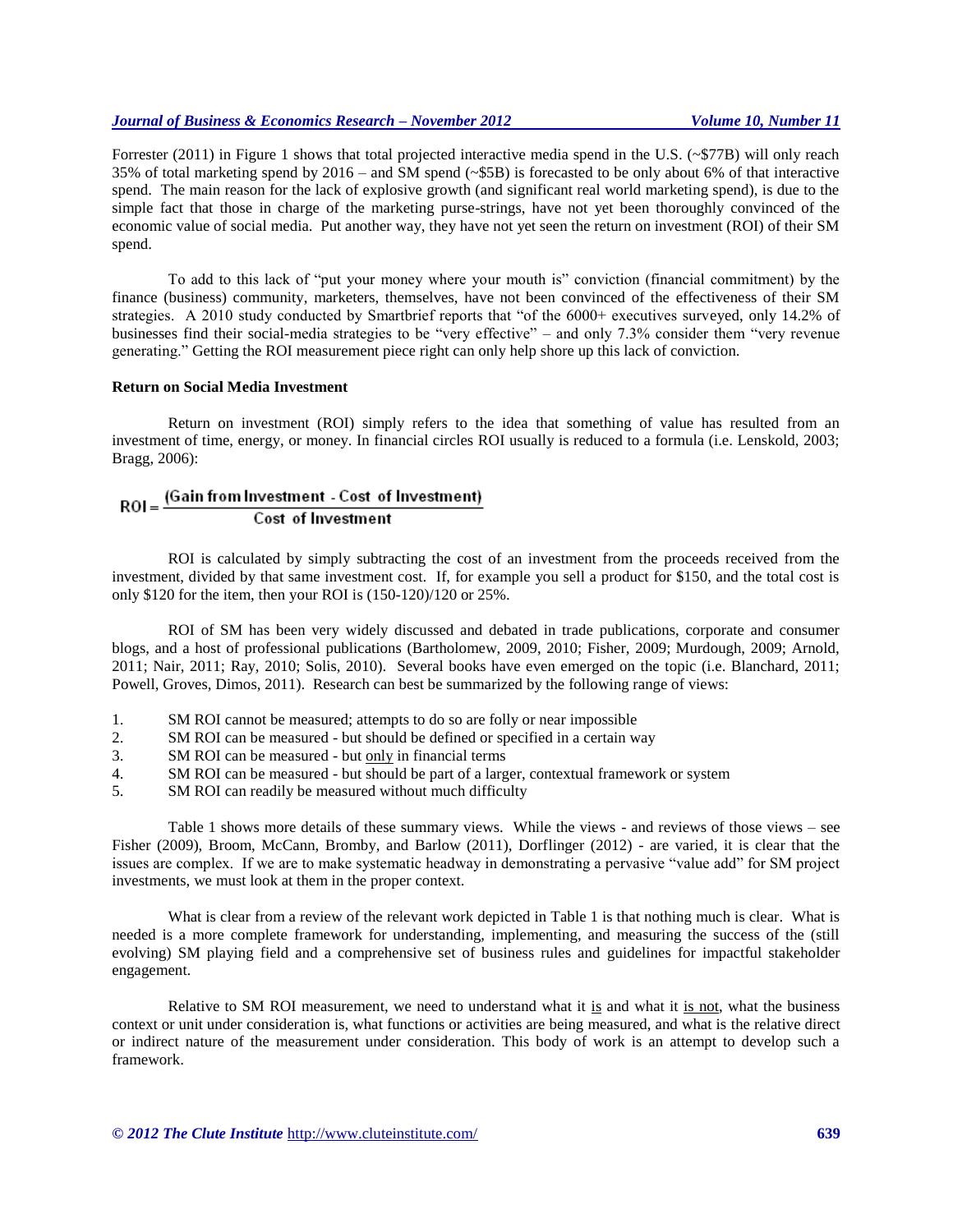|                                                                                                                                       |                                                                | <b>Table 1: Summary Assessment Of Social Media ROI Position</b>                                                                                                                                                                                                                                                                                                                                                                                                   |
|---------------------------------------------------------------------------------------------------------------------------------------|----------------------------------------------------------------|-------------------------------------------------------------------------------------------------------------------------------------------------------------------------------------------------------------------------------------------------------------------------------------------------------------------------------------------------------------------------------------------------------------------------------------------------------------------|
| <b>Position/View</b>                                                                                                                  | <b>Author/(Publication)</b>                                    | <b>Comments</b>                                                                                                                                                                                                                                                                                                                                                                                                                                                   |
| 1. SM ROI cannot be<br>measured or is nearly<br>impossible (attempts to<br>measure are folly or will be<br>fraught with major issues) | Zheng, et al $(2010)$ /<br>(Journal Article)                   | • Zheng, et al. discuss the difficult challenges and modeling difficulties of "SM<br>analytics" and "social intelligence measurement"                                                                                                                                                                                                                                                                                                                             |
|                                                                                                                                       | Filisko (2011)/<br>(Journal Article)                           | • Filisko argues that SM is about building relationships and making connections<br>to facilitate business. Measuring statistics is likely a meaningless exercise.                                                                                                                                                                                                                                                                                                 |
|                                                                                                                                       | Dorflinger (2011)/<br>(DiplomaThesis)                          | • Dorflinger provides a very comprehensive review of ROI arguments but<br>warns "How can companies measure the ROI of social media? The first step is<br>to accept that it is not really possible to do so" $(p.57)$                                                                                                                                                                                                                                              |
| 2. SM ROI can be measured -<br>but should be defined,<br>measured in a certain way                                                    | Mangiuc (2009)/<br>(Journal Article)                           | • Mangiuc discusses a model, based on classic ROI computation methods -<br>measures detailed costs as well as "hard" & "soft" benefits.                                                                                                                                                                                                                                                                                                                           |
|                                                                                                                                       | Hoffman and Fodor<br>$(2010)$ /<br>(Journal Article)           | • The authors suggest that "effective social media measurement should start by<br>turning the traditional ROI approach on its head. That is, instead of<br>emphasizing their own marketing investments and calculating the returns in<br>terms of customer response, managers should begin by considering consumer<br>motivations to use social media and then measure the social media<br>investments customers make as they engage with the marketers' brands." |
|                                                                                                                                       | Pooja, et al., (2012)/<br>(Journal Article)                    | • Some Indirect SM measures can be used to ultimately impact financial ROI<br>(purchasing behavior); measures Customer Lifetime Value (CLV).                                                                                                                                                                                                                                                                                                                      |
| 3. SM ROI can be measured -<br>but only in financial terms                                                                            | Turner (2010)/<br>(Blog)                                       | • Argues that SM can be broken down into quantitative, qualitative and ROI<br>metrics but must also consider CLV. Turner stresses that all measures must<br>ultimately lead prospects back to your website to convert into paying<br>customers.                                                                                                                                                                                                                   |
|                                                                                                                                       | Blanchard (2009)/<br>(Business Article)                        | • Blanchard argues that ROI is a business, financial metric (\$ return vs \$ spent);<br>measurement of SM requires some way to translate the less tangible outcomes<br>of using SM into data that has meaning. Investment $\rightarrow$ Action $\rightarrow$ Reaction $\rightarrow$<br>Non-Financial Impact $\rightarrow$ Financial Impact.                                                                                                                       |
|                                                                                                                                       | Kaske, Kugler, and<br>Smolnik $(2012)$ /<br>(Conference Paper) | • Authors present an "extended" financial ROI model that incorporates longer<br>term marketing and CLV concepts into a financial ROI formula.                                                                                                                                                                                                                                                                                                                     |
| 4. SM ROI can be measured -<br>but should be part of a larger,<br>contextual framework or<br>system                                   | Murdough (2009)/<br>(Journal Article)                          | • Murdough presents a five stage SM measurement process: concept, definition,<br>design, deployment, optimization - that should be based on how a brand<br>wants to engage with customers.                                                                                                                                                                                                                                                                        |
|                                                                                                                                       | Ray (2010)/<br>(Blog)                                          | Ray defines and discusses an effective SM Balanced Scorecard including<br>$\bullet$<br>financial, brand, risk management and digital metrics that cover short and<br>long term as well as financial and non-financial items                                                                                                                                                                                                                                       |
|                                                                                                                                       | Nair (2011)/<br>(Journal Article)                              | • Nair recommends the adoption of a SM Balanced Scorecard – to incorporate a<br>strategic approach and tactical implementation of SM projects; Nair<br>provides a healthcare case study to illustrate monitoring, managing and<br>measurement of SM efforts.                                                                                                                                                                                                      |
|                                                                                                                                       | Bartholomew (2011)/<br>(Business Article)                      | Before selecting which SM tools to use, thought should be given to what<br>exactly you are measuring. Measurable objectives should be written which are<br>aligned with higher order goals, and key business processes should be<br>understood before metrics can be established.                                                                                                                                                                                 |
|                                                                                                                                       | Blanchard (2011)/<br>(Book)                                    | • Blanchard discusses best practices for strategy, planning, execution,<br>measurement, analysis, and optimization of SM programs. He defines how<br>financial and nonfinancial metrics are related.                                                                                                                                                                                                                                                              |
| 5. SM ROI can be readily be<br>measured                                                                                               | Bughin and Chui (2010)/<br>(Corporate Report)                  | Authors report on results of McKinsey survey which shows that use of Web<br>2.0 (including SM platforms) significantly improves companies' reported<br>performance. Authors suggest that fully networked enterprises have better<br>ROI - are more likely to be market leaders, gain market share, have higher<br>margins.                                                                                                                                        |
|                                                                                                                                       | Gillin (2010)/<br>(Business Article)                           | • Gillin cites that the internet is the "most measureable medium ever invented".<br>Argues that most corporations don't understand the value of a customer or<br>even understand what they measure. Gillin provides calculations to see how<br>easy ROI calculation can be.                                                                                                                                                                                       |
|                                                                                                                                       | Campbell, $(2011)$ /<br>(Blog)                                 | • Campbell identifies and describes features and benefits of the best tools<br>available to measure ROI of SM.                                                                                                                                                                                                                                                                                                                                                    |
|                                                                                                                                       | Hall & Hume (2011)/<br>(Journal Article)                       | • The authors suggest a six step, unobtrusive evaluation approach for measuring<br>ROI of SM and other digital marketing programs.                                                                                                                                                                                                                                                                                                                                |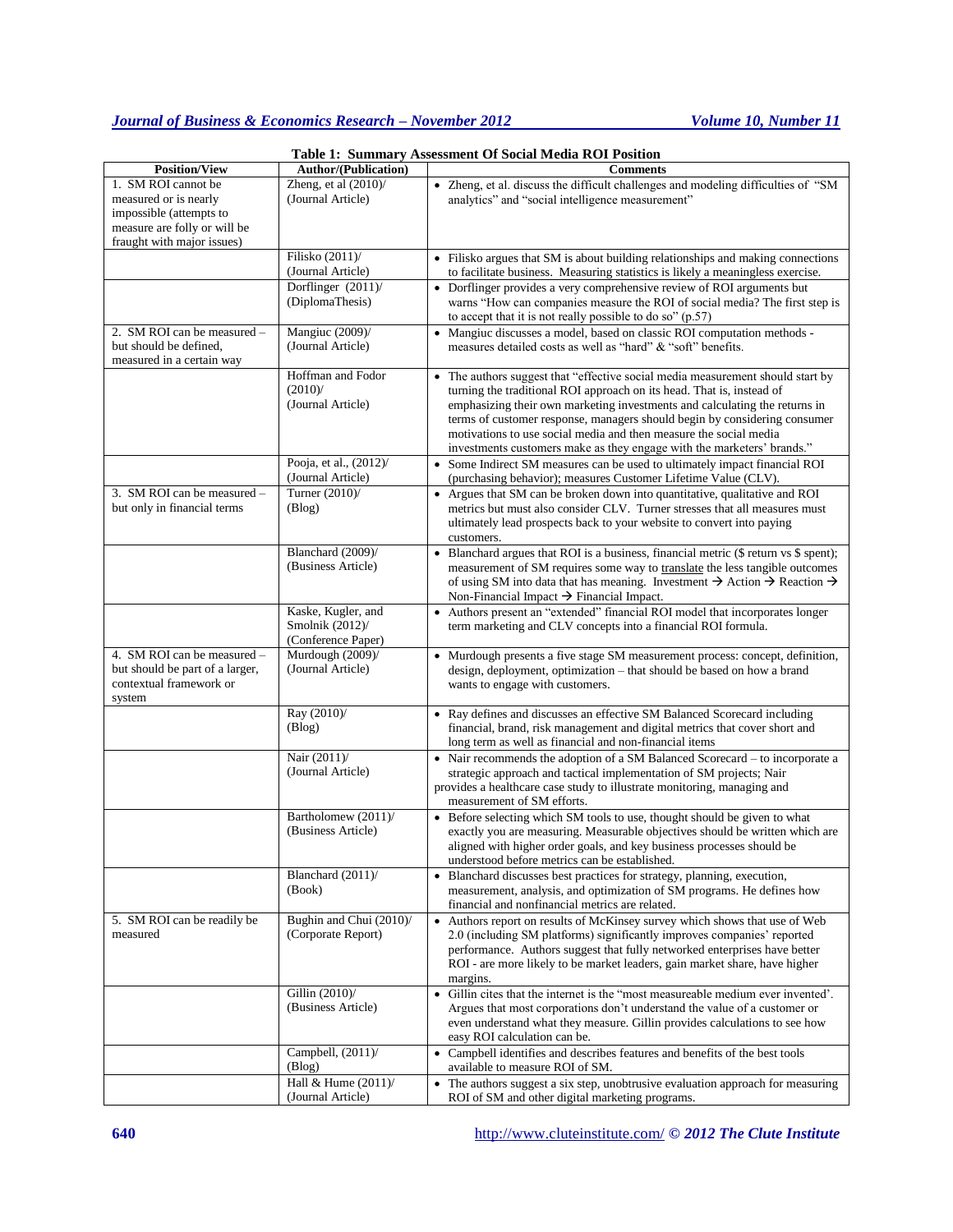# **PROPOSAL – 3D UNIT OF ANALYSIS FRAMEWORK & IMPLEMENTATION GUIDELINES**

The purpose of this paper is to propose a broader approach to understanding how to measure the effectiveness of SM campaigns and projects. While several researchers and experts have identified/discussed key elements from a complex set of ROI measurement issues such as direct and indirect measures (i.e. Mangiuc, 2009), short vs. long term impact (i.e. Pooja, et al., 2012), financial vs. non-financial indicators (i.e. Blanchard, 2009), need for a SM balanced scorecard approach (i.e. Nair, 2011), a comprehensive, business approach to conceiving, executing and measuring SM program effectiveness has not been forthcoming in the academic literature. To truly understand the current state of SM ROI measurement issues, the authors' view is that three things must be addressed:

- 1. A **conceptual framework** for understanding that SM measurement can be established at multiple levels in the corporation, across (and in) various business functions, and can take a wide range of forms – most of which are not (immediately) measurable in financial ROI terms.
- 2. A clearly articulated set of **business processes** for establishing, rolling out, tracking, and adjusting SM initiatives.
- 3. A set of SM program implementation **guidelines and principles** to follow.

#### **Conceptual Framework**

As noted above, some SM researchers and gurus have begun to move us in the right direction – by demonstrating an understanding that SM programs/projects are complex and play out at various levels inside and out of the corporation as program managers engage customers, suppliers, employees and a host of other business stakeholders. They have done so in their suggested utilization of a "SM balanced scorecard" framework – borrowing from the seminal work of Kaplan and Norton (1992, 1996, 2001), and others (Pearson, 2010; Sheridan, 2010) – "to articulate and manage (social media) strategy and make it operational" (Nair, 2010). They have also, in so doing, built upon the stakeholder analysis approach to strategic management as originated, and popularized, by Freeman (1984) and others (Freeman and Gilbert, 1987; Freeman and Evan, 1990).

What is needed, however, to get us closer to the SM ROI measurement holy grail, is to fully address what has been called, in business research methodology publications, the "unit of analysis" issue. Unit of analysis simply refers to the articulation of the specific entity that is being studied in a particular research endeavor (see Zikmund, et al (2010) and Trochim (2001)). Unit of analysis is important here because so much of the complexity and confusion in the SM ROI literature is caused by a lack of clarification around this issue.

Our proposed model (shown in Figure 2) attempts to address this unit of analysis complexity. In order for any business endeavor to be successful, whether the endeavor is a rollout of an annual corporate strategic plan, a strategic marketing plan, a sales plan involving revenue goal setting, or an advertising campaign, one must address the simple fact that there are typically **levels** of organizational complexity involved. And so it is with SM. The left side of the 3D cube in Figure 2 shows that SM campaigns, initiatives, or projects can be launched at several levels…from *outside* the company at an industry level (i.e. "got milk?") or at a corporate level (i.e. "We bring good things to life"). From *within* the corporation, we can also clearly see that SM projects or programs can be driven/managed by specific **SBUs** (i.e. Zappos footwear@twitter.com), departments (i.e. HR recruiting – "Be all that you can be") or even at an individual level (i.e. Sun CEO Jonathan Schwartz tweets his resignation – see NY Times, 2010).

The model also incorporates the idea that there can be a **functional** overlay with respect to SM initiatives – the second dimension of our 3D framework. This is depicted in the front face of the 3D cube in Figure 2. Typical functions that might be heavily involved in SM initiatives are *sales, customer service, business development, logistics, and research and development –* although there are many more on a continuously growing list. SM researchers have recently enumerated many examples at these functional levels (i.e. Culnan, McHugh, and Zubillaga (2010); Gallaugher and Ransbotham, 2010; Gangi, Wasko, and Hooker, (2010).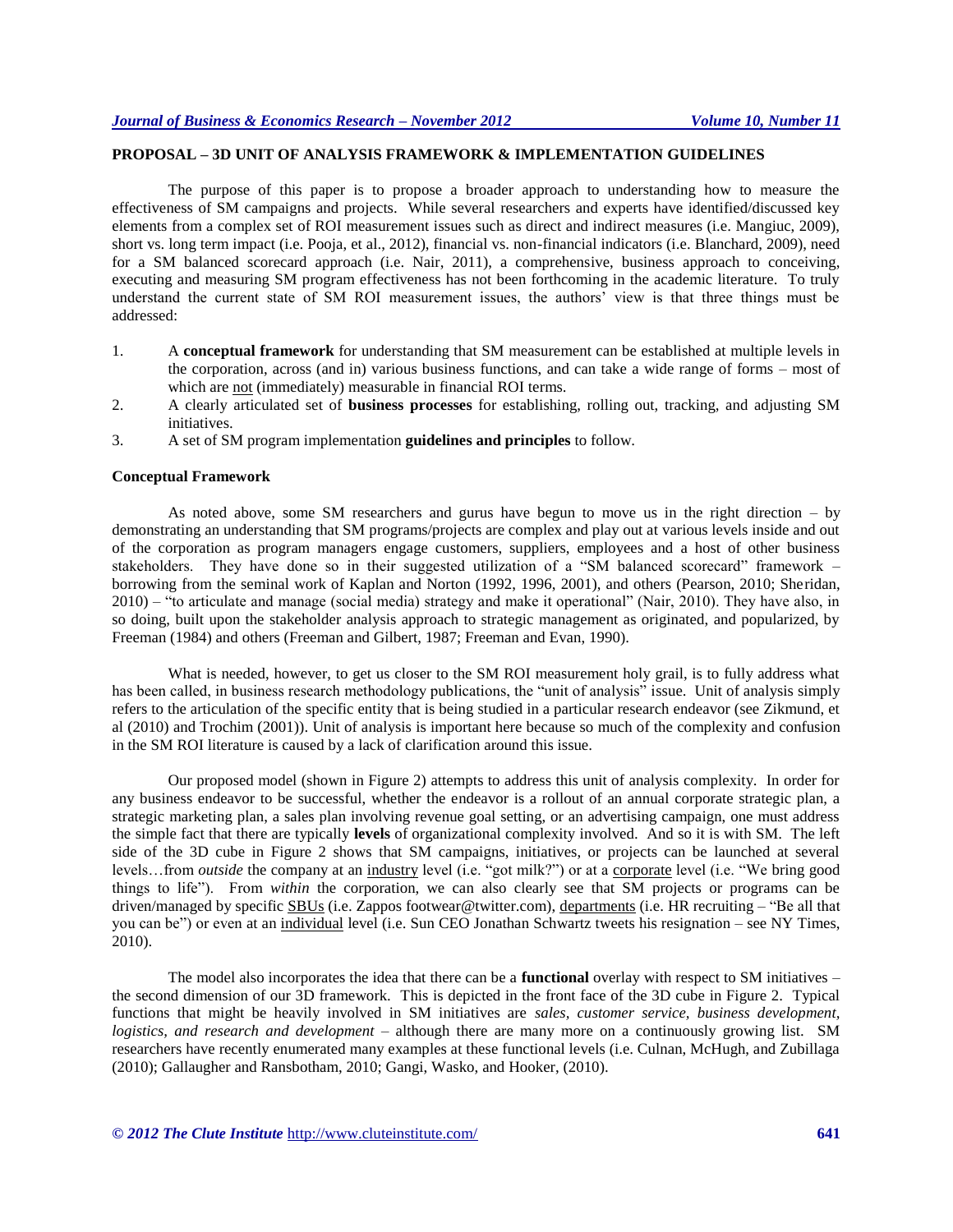

**Figure 2: 3d Unit Of Analysis Framework For Social Media ROI**

Legend:  $m_1$  (shaded face) = Financial ROI

The third and final (and perhaps most critical) dimension of our conceptual framework involves the specific SM **measures** – depicted along the right side of our 3D cube in figure 2. Lots of discussions have taken place here. As noted earlier, many have weighed in about the merits of direct measurement, pure financial measurement, long term vs. short term measures, and non-measurable variables. The ROI "measurement unit" is obviously complex and should be carefully understood for what it is and is not. This is an area where much additional effort will likely be put forth as it is the core of the ROI discussion – and it is the end of the line as far as the financial budget decision makers are concerned. You either make the grade here or you don't get the budget to continue your SM marketing programs. All that being said, however, our contention is that the larger 3D framework is the right backdrop against which the measurement units must be considered.

From the authors' view, it is critical to understand (and distinguish between) financial ROI measures and non-financial ROI measures…and how each plays a role in ultimately proving, or not proving, the worth of a given SM endeavor. As was discussed above, several academic and industry experts have made this point in some form or another. Again, looking at the right side of our 3D model in Figure 2, one can see the metrics layer of our model. At the very front of the right side of the model is the only **pure** measure of SM ROI – measured directly in financial currency and calculated by subtracting the cost of a SM investment from the proceeds received from that investment, divided by that same investment cost. As you go back further on the right side of the cube, many other measures can be taken, but they are not ROI. They are indirect, non-financial measures. The further back the metric is from financial ROI, the less likely they are to be converted to an ROI metric *in the near future*. It should be noted that many, if not most of these metrics could eventually be converted to financial ROI…when they convert to a unit (like sales, cost savings, etc) that is measurable in financial currency. Taking the model a bit further in sophisticated companies, one might even develop a kind of SM forecasting model (based on historical data analysis) that shows the timing and magnitude of likely metrics conversion to a financial metric. Many companies, conceptually, do this now where they use a model that converts customer letters of intent (very indirect measure) and bookings (less indirect) to forecast ultimate revenues (direct) at various points in the future.

Table 2 depicts typical business examples of the three different "dimensions" of SM programs that have been alluded to in our 3D framework discussion.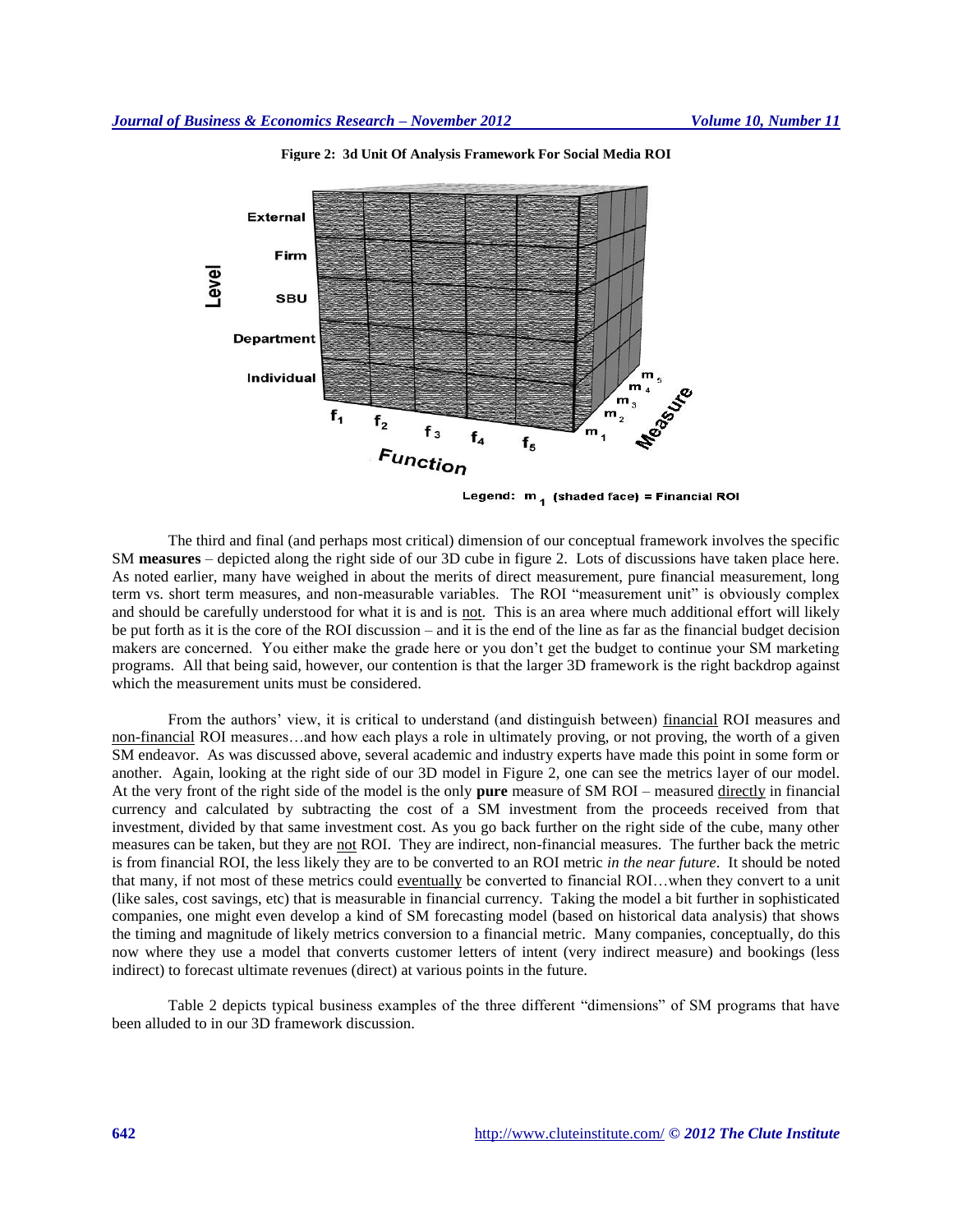| <b>Function</b><br>Level |                                                   | <b>Social Media Tool</b>                   | <b>Measure</b>                                         |  |
|--------------------------|---------------------------------------------------|--------------------------------------------|--------------------------------------------------------|--|
|                          |                                                   |                                            |                                                        |  |
| <b>External</b>          |                                                   |                                            |                                                        |  |
| Industry                 | Sales; brand awareness -<br>dairy industry        | Industry blog                              | Sales; website visits                                  |  |
| Competitor               | Advertising -<br>automotive                       | LinkedIn, Youtube, Twitter                 | Cost savings; sales; market<br>share; # views          |  |
| Regulator                | Financial consumer protection-<br>credit card     | Youtube; Twitter                           | Cost savings; # fraud claims;<br>views                 |  |
| <b>Internal</b>          |                                                   |                                            |                                                        |  |
| Corporate                | $Logistics -$<br>holiday reminder ads             | Facebook; Youtube; Flickr                  | Cost savings; seasonal<br>revenues; brand equity       |  |
| <b>SBU</b>               |                                                   |                                            |                                                        |  |
| <b>Product Division</b>  | Product launch-<br>technology (online only)       | Youtube; Facebook                          | Cost saved; revenues; #<br>posts; # views              |  |
| Region                   | Product development-<br>regional salsa recipe     | Crowdsourcing website                      | Cost saved; revenues; # ideas<br>generated             |  |
| Market Segment           | Retirement planning -<br>baby boomers             | <b>Insurance Webinar</b>                   | Cost saved; revenues; #<br>attendees; # Facebook votes |  |
| Technology               | $Training -$<br>new computer                      | Youtube; Facebook;<br>Corporate Blog       | Cost saved; free publicity; #<br>likes                 |  |
| Department               |                                                   |                                            |                                                        |  |
| <b>Human Resources</b>   | Recruiting, hiring -<br>nursing                   | LinkedIn; Facebook, Twitter                | Cost saved; publicity                                  |  |
| Finance                  | Accounts receivable -<br>healthcare collections   | Facebook; Twitter; Ebay                    | Revenue collected; cost<br>saved; # disputes           |  |
| Marketing                | Advertising -<br>two for one meals                | Foursquare; Urban Spoon                    | Revenue; cost saved; #<br>views                        |  |
| Information Tech.        | Product repair-<br>consumer product               | Youtube; Flickr; Blogs                     | Cost saved; revenue;<br># complaints                   |  |
| <b>Customer Service</b>  | Customer relationship management -<br>airline     | Flyertalk, Facebook,<br>Twitter; Blogs     | Cost savings; revenue; brand<br>image; # views         |  |
| <b>Individual</b>        |                                                   |                                            |                                                        |  |
| Product                  | Consumer product design -<br>product designer     | Twitter; Facebook;<br>LinkedIn, Blogs      | Cost saved; # design ideas;<br>brand image             |  |
| Program                  | Healthcare awareness -<br>cervical cancer program | Youtube; Flickr; Facebook;<br><b>Blogs</b> | Cost saved; lives saved;<br>brand image; # views       |  |
| Person                   | Image management -<br>political campaign          | Twitter; Facebook;<br>LinkedIn; Blogs      | Contributions; cost saved; #<br>votes: # views         |  |

| Table 2: Example Social Media Measures By Unit Of Analysis |  |  |  |  |  |
|------------------------------------------------------------|--|--|--|--|--|
|------------------------------------------------------------|--|--|--|--|--|

Traditional advertising media have typically cared about, and attempted to maximize, three key measures of performance – Frequency, Reach, and Yield. With the advent of SM, the game has gotten more complicated, faster, actively involves more players, AND has raised the stakes. Business entities must now begin to think about a re-allocation of their marketing investment budgets if they are to survive and ultimately grow share. More thinking and research need to be done in this area.

#### **Social Media Business Processes**

SM programs, projects, or initiatives should follow these steps:

 **Review and align with industry or corporate goals**. To be successful, any SM project must be aligned with some higher order entity or goal. That could be a dairy industry goal of increasing the consumption of milk, a healthcare goal of increasing the awareness of gynecological cancers, or an automotive dealerships goal of increasing service revenues. Step one answers the question: "If the SM project is successful what entity will benefit and how can the benefit be tracked to the higher entity's measurable goals?"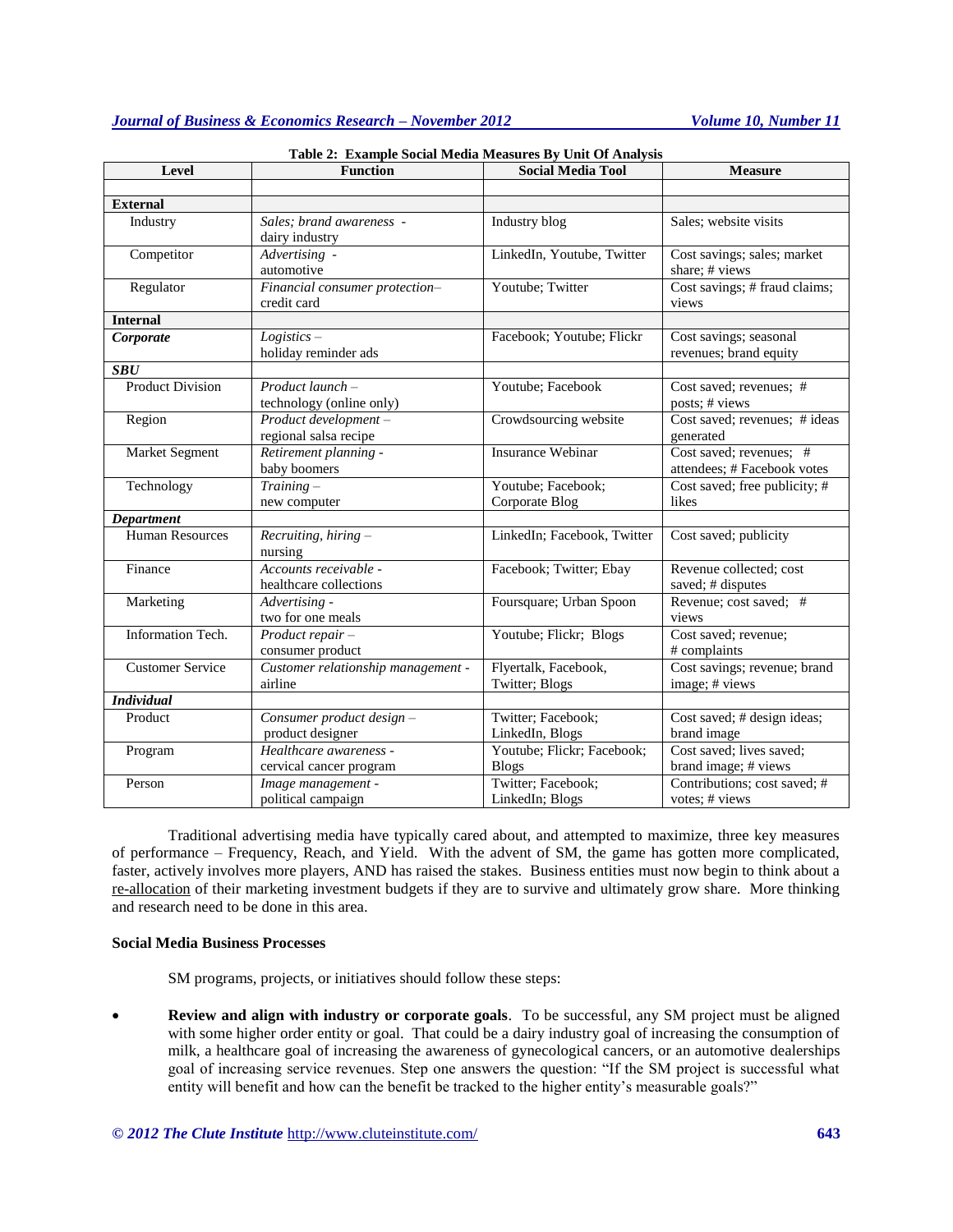- **Develop clear program goals, objectives, and metrics**. Each SM program or project must have clearly articulated goals and objectives. Goals, for our purposes here, are higher order strategic measures and objectives are subordinate activities that must be done to achieve the higher order goals. Metrics provide qualitative evidence of achievement. For example: **Goal** – Become one of the most celebrated Thai restaurants in the tri-state valley using social media. **Objectives** – (1) Accelerate the number of favorable impressions from our restaurant website. (2) Achieve recognition from the blogs of top food critics in the area (3) Increase customer visits using Urbanspoon platform. **Metrics** – Looking at the 3 objectives above, the following possible metrics jump to mind:  $(1)$  # hits to website; # likes  $(2)$  # favorable references from food critics blog (3) Number of QR discount codes read from mobile devices. Some of these measures are purely financial (i.e. QR discount at sale) while others (i.e. #hits to website) might, at the moment, be pretty far removed from a financial ROI calculation.
- **Communicate program goals, measures, and timelines**. All those associated with the SM program or project (directly or indirectly) should be fully aware of what it is trying to accomplish, how it will be known if the program is successful, and when the program will roll out and come to a conclusion.
- **Roll out the program.** Execute the SM plan. Make sure that actions are implemented, and that due dates and quality deliverables are achieved.
- **Monitor and track metrics**. Review SM business process metrics regularly (i.e. daily, weekly, monthly) as you would any other key business process metrics. Identify gaps between actual metrics and target metrics; identify potential corrective actions. Identify any issues in metrics collection or calculation.
- **Make adjustments**. Some SM programs (because of the difference between actual and targeted results metrics) may need tweaking or tuning after launch…increasing QR code discount rates, adding "specials" to a list of products or services offered; increasing (or decreasing) the frequency of a technical blog, etc. At one formerly struggling sushi restaurant, a restaurant.com coupon was eliminated because the overwhelming response to the online ad blitzes (which drew people to purchase and download the discount coupons) – had caused business to skyrocket.
- **Continuously improve programs, processes, metrics**. In the spirit of kaizen, one should always look to improve the efficiency and effectiveness of SM programs. Benchmarks should be against past internal programs and, where possible, against external sources. No matter how good the results, improvement is always possible (and desirable).

#### **Social Media Program Guidelines and Principles**

SM usage, as practiced by an individual or as governed by a corporate or institutional entity, can benefit from guidelines and principles. There are many suggestions offered in the public press and some in the more disciplined work of Olivier Blanchard (Blanchard, 2011). Below is a brief list adapted from these works:

- **Transparency** Where possible, state who you are and who you represent be clear about any vested interest that you may have. Never give the impression that you are providing false or misrepresented facts; product or service claims should be substantiated.
- **Responsibility/Anti-Defamation** Exercise good judgment in creating social media. Be respectful, use good taste, and common sense; avoid producing spam and off-topic, self-serving comments. Stick to your area of expertise and strive to provide unique, individual perspectives on non-confidential company or industry activities. When discussing competition, get facts straight, behave diplomatically, and use prudent judgment while avoiding disparaging remarks. Never comment on anything related to legal matters, litigation, or any parties you (or your company) may be in litigation with. Know the difference between an opinion and a false statement.
- **Confidentiality, Copyrights, and Non-disclosure**  It's best to ask permission to publish information that is meant to be private or internal to a company. Ensure that efforts to be transparent don't violate the corporations' privacy, confidentiality, and legal guidelines for external communications. Always give others credit for their work.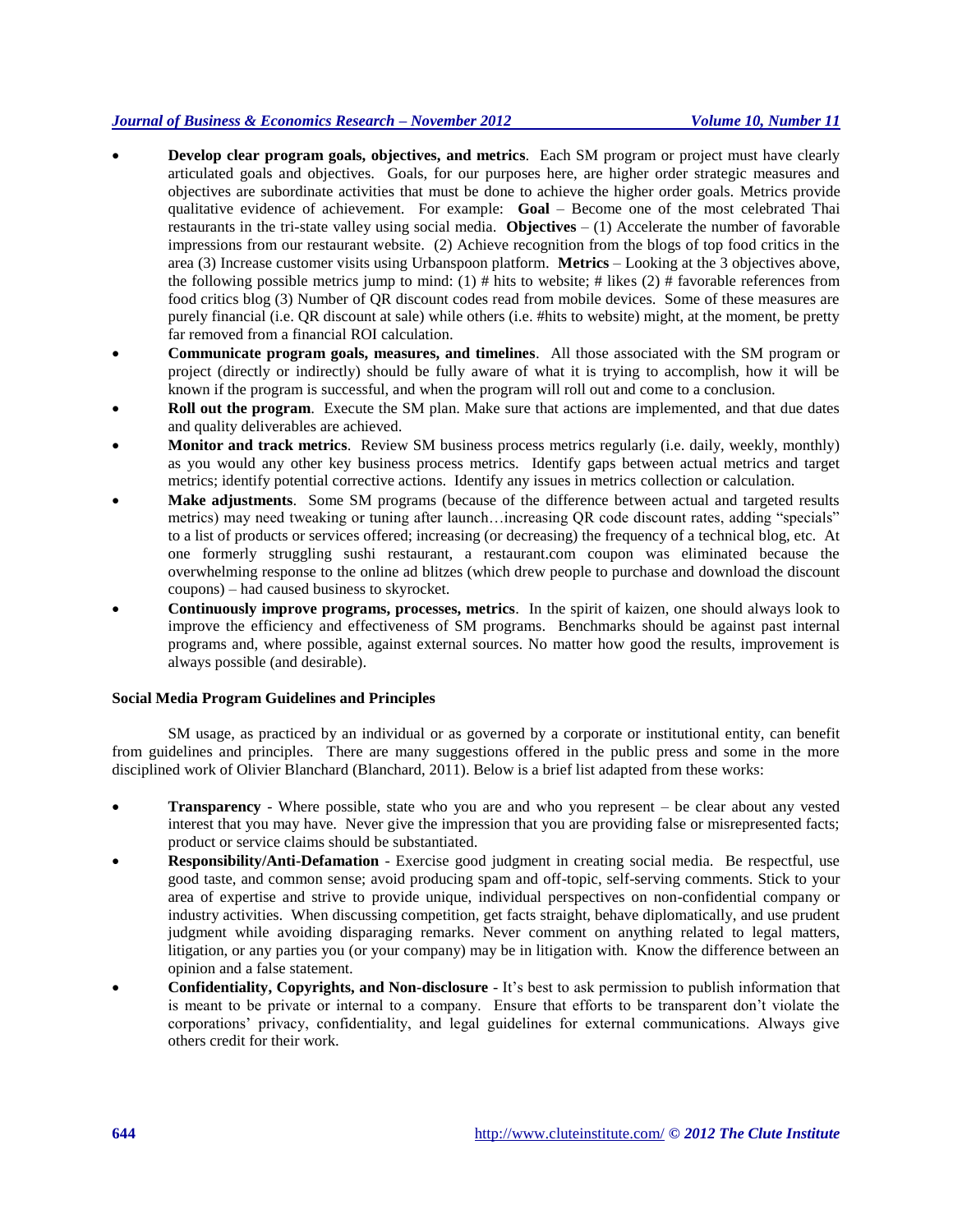- **Know Your Audience**  When you're blogging, tweeting, connecting on LinkedIn or otherwise engaged in SM channels, remember that your readers include current clients, potential clients, as well as current/past/future employees. You must clearly understand what your audience wants, engage them, and then be careful not to alienate or antagonize them along the way.
- **Build a Community** The idea behind community is that you can support others, and they can support you or your company. Provide a platform where prospects/users/customers are comfortable sharing, networking, giving or receiving help. Be the go-to place where your audience will flock to when they want to engage others who share their passion – whatever that is.
- **Value Add** SM efforts will return dividends to the extent that they provide some kind of value to readers, followers, customers, fans, or prospects. SM platforms can help them find things at a better price, teach them how to do things correctly, allow them to give creative inputs that help re-design products, help them find information quickly, etc. In short, give them a significant reason to engage with you and/or your company. Do this and you will reap the rewards.
- **Training** Learn about the basics, benchmark with the best, or simply keep up with the latest SM platforms, analytics, and challenges. No matter what the level of expertise, online or in person training can accelerate learning, save time, and make the user more efficient and effective when it comes to SM adoption and usage.

#### **CONCLUSION**

The development and proliferation of SM tools and platforms is now a matter of record. More and more people are using them to market, to research, to connect, to advise, to purchase, to hire, to qualify, to complain – just to name a few. SM is exploding both inside and outside of corporations and institutions – globally. They are used for a plethora of functions across and within a wide variety of business (and non-business) departments. Despite all of this growth, however, there is still only a small percent of advertising dollars being spent on social media. A key part of the reason for this is because it has been difficult to measure the potential/actual return on advertising investment (spend). Those holding the purse strings need to be convinced that the SM investments will yield top and/or bottom line results – hopefully sooner rather than later. SM ROI measurement has been approached (in both the popular and academic literature) from a variety of different angles and many have given their views of what it should, and shouldn't be. This paper has attempted to proffer a 3D conceptual model which considers the complexities of SM measurement, and posits an integrative "unit of analysis" approach to understanding the current state of disarray, along with a practical set of business process steps and guidelines for implementing SM programs/projects.

#### **FUTURE RESEARCH**

While the authors feel that the 3D model presented is reasonably comprehensive and can help make sense of the vagaries of SM measurement, others should weigh in with their consenting or dissenting views, opinions, and data. There is clearly a strong need for research to validate/test our model or posit their own (i.e. similar to Pooja et al., 2012). In particular, it would be very interesting to see quantitative, mathematical models that demonstrate some form of predictive link between various kinds of SM metrics and the ultimate ROI top/bottom line financial measurement that has become the "holy grail". The authors are currently thinking about a follow up article that will suggest a new ROI – a "reallocation of (current advertising) investment" as an alternative way to think about the justification of expenditures for SM initiatives.

#### **AUTHOR INFORMATION**

**Dr. David M. Gilfoil** earned his Ph.D. at Stevens Institute of Technology in Hoboken, NJ in 1983. Currently he is Director of the MBA program at DeSales University in Center Valley, PA. Dr. Gilfoil teaches Marketing, Management, Sales and Sales Management, Business Ethics, and Consumer Behavior. Prior to joining DeSales, he spent over 25 years in the telecom and semiconductor industries and has business experience in 40 countries in North America, South America, Europe, and Asia. E-mail: [david.gilfoil@desales.edu](mailto:david.gilfoil@desales.edu) (Corresponding author)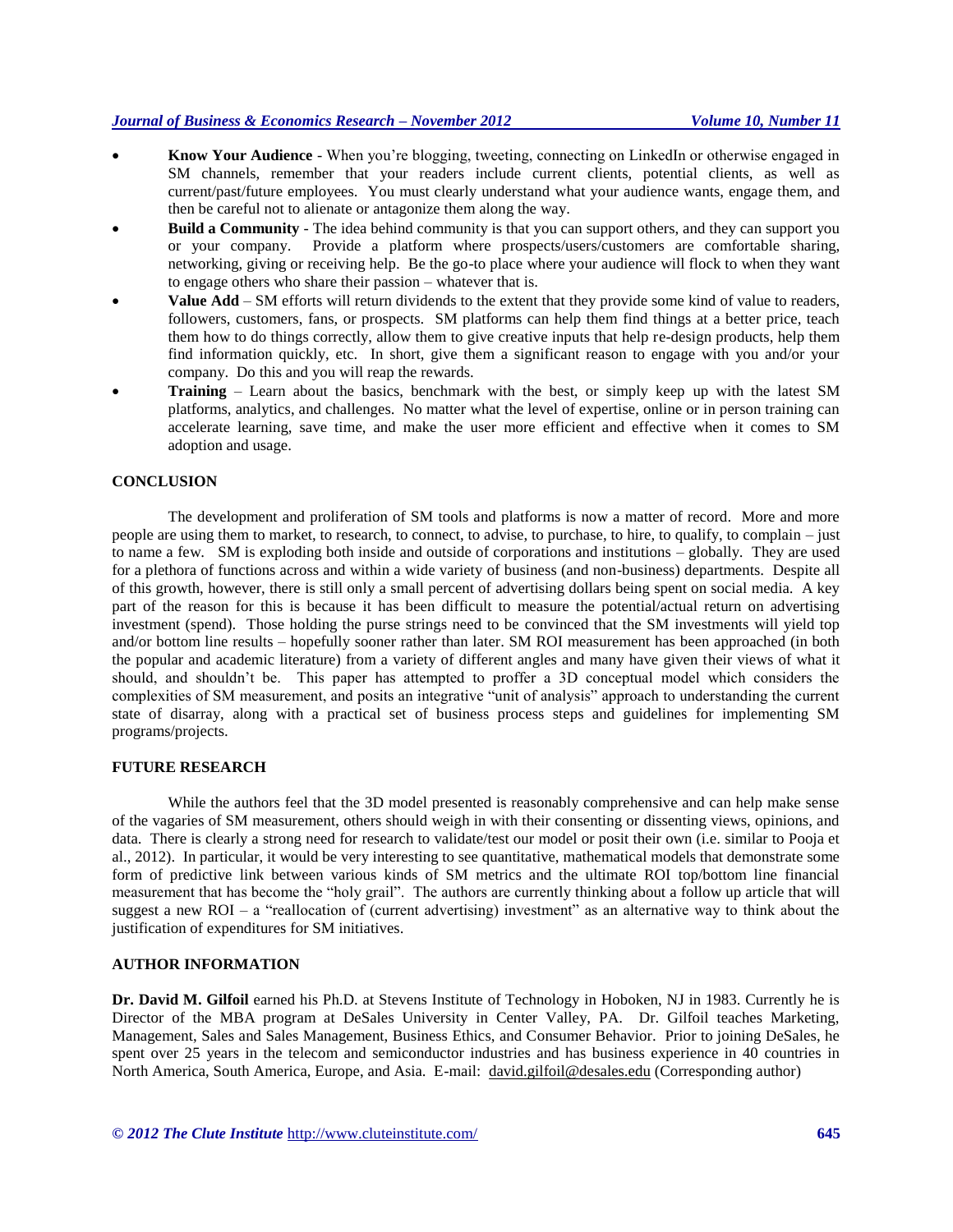**Dr. Charles Jobs** earned his Ph.D. from The University of Southern Mississippi in 2006. Currently he is a professor teaching International Marketing and International Business Management at DeSales University in Center Valley, PA. Prior to his academic career, Dr. Jobs was the General Manager of the SITA Business Unit in North America for France Telecom (Orange). He has conducted business in 25 countries and has spent considerable time overseas during his 20+ year career. E-mail: [charles.jobs@desales.edu](mailto:charles.jobs@desales.edu)

# **REFERENCES**

- 1. Arminen, L. (2010). Using Social Media Strategically for Successful Buzz Marketing, Case: Spin Group. Thesis: Degree Programme in Business Management. Laurea University of Applied Sciences, Finland, May.
- 2. Arnold, T. (2011). ROI on Social Media. *Arts Marketing*, Spring, 1-10.
- 3. Bartholomew, D. (2010, February 25). Relief from your Social Media Angst [Web log post]. Retrieved June 14, 2012, from<http://metricsman.wordpress.com/2010/02/25/relief-from-your-social-media-roi-angst/>
- 4. Bartholomew, D. (2010, May 12). The Digitization of Research and Measurement [Web log post]. Retrieved June 14, 2012, from [http://metricsman.wordpress.com/2010/05/12/the-digitization-of-research](http://metricsman.wordpress.com/2010/05/12/the-digitization-of-research-and-measurement/)[and-measurement/](http://metricsman.wordpress.com/2010/05/12/the-digitization-of-research-and-measurement/)
- 5. Bartholomew, D. (2011, December 30). Social Media Measurement 2011: Five Things to Forget and Five Things to Learn [Web log post]. Retrieved June 14, 2012, from [http://metricsman.wordpress.com/2010/12/30/social-media-measurement-2011-five-things-to-forget-and](http://metricsman.wordpress.com/2010/12/30/social-media-measurement-2011-five-things-to-forget-and-five-things-to-learn/)[five-things-to-learn/](http://metricsman.wordpress.com/2010/12/30/social-media-measurement-2011-five-things-to-forget-and-five-things-to-learn/)
- 6. Bartholomew, D. (2009, June 4). Measuring Influence in Social Media [Web log post]. Retrieved June 14, 2012, from<http://metricsman.wordpress.com/2009/06/04/measuring-influence-in-social-media/>
- 7. Bartholomew, D. (2010, July 19). Don't Let the Tool Tail the Measurement Dog [Web log post]. Retrieved June 14, 2012, from [http://metricsman.wordpress.com/2010/07/19/dont-let-the-tool-tail-wag-the](http://metricsman.wordpress.com/2010/07/19/dont-let-the-tool-tail-wag-the-measurement-dog/)[measurement-dog/](http://metricsman.wordpress.com/2010/07/19/dont-let-the-tool-tail-wag-the-measurement-dog/)
- 8. Berger, P. & Nasr, N. (1998). Customer lifetime value: marketing models and applications. *Journal of Interactive Marketing, 12*(1), 17-30.
- 9. Blanchard, O. *[Oliver](http://www.google.com/url?sa=t&rct=j&q=oliver%20blanchard%202009%20roi&source=web&cd=4&ved=0CFwQFjAD&url=http%3A%2F%2Fwww.slideshare.net%2Fthebrandbuilder%2Folivier-blanchard-basics-of-social-media-roi&ei=l8fET_-lAqrp6QHgt7C4Cg&usg=AFQjCNGImi5iIUHiCW4j4M-tu1heUDt1gw)* Blanchard Basics of Social Media ROI. (2009, August 24). Social Fresh Conference. Slideshare.Net. Retrieved June 14, 2012, fro[m http://www.slideshare.net/thebrandbuilder/olivier-blanchard](http://www.slideshare.net/thebrandbuilder/olivier-blanchard-basics-of-social-media-roi)[basics-of-social-media-roi](http://www.slideshare.net/thebrandbuilder/olivier-blanchard-basics-of-social-media-roi)*/*
- 10. Blanchard, O. (2011). *Social Media ROI: Managing and Measuring Social Media Efforts in Your Organization.* Boston: Pearson Education, Inc.
- 11. Bragg, S. (2007). *Business Ratios and Formulas: A Comprehensive Guide*. (pp. 123-144). Hoboken:John Wiley & Sons, Inc.
- 12. Bughin, J. & Chui, M. (2010). Rise of the networked enterprise: Web 2.0 finds its payday, *McKinsey Quarterly*, December, 1-9. Retrieved May 16, 2011, from http://perseidsoftware.com/Documents/McKinsey\_Web20\_Dec\_2010.pdf
- 13. Berger P. D., Mathur, P., Black, J. E., Cao, J., & Weinberg, B. D. (2012). The Impact of Social Media Usage on Consumer Buying Behavior. *[Advances In Management](http://econpapers.repec.org/article/mgnjournl/)*, *5*(1), 14-22.
- 14. Broom, D., McCann, M., Bromby, M, & Barlow, A. (2011). Return on Investment: What Literature Exists on the Use of Social Media and ROI? (September 1, 2011). Available at SSRN: http://ssrn.com/abstract=1926900 o[r http://dx.doi.org/10.2139/ssrn.1926900](http://dx.doi.org/10.2139/ssrn.1926900)
- 15. Campbell, C. (2011, March 25). Social Analytics Tools for Measuring the Impact of Your Social Media Marketing Campaign [Web log post]. Retrieved June 14, 2012, from [http://www.lakeshorebranding.com/company/blog/social-analytics-tools-for-measuring-the-impact-of](http://www.lakeshorebranding.com/company/blog/social-analytics-tools-for-measuring-the-impact-of-your-)[your-s](http://www.lakeshorebranding.com/company/blog/social-analytics-tools-for-measuring-the-impact-of-your-)ocial-media-marketing-campaign/
- 16. Constantinides, E., Romero, C.L. & Gómez, M.A. (2008). Social media: a new frontier for retailers. *European Retail Research, 22*(1), 1-28.
- 17. Culnan, M., McHugh, P., & Zubillaga, J. (2010). How large U.S. companies can use Twitter and other social media to gain business value. *MIS Quarterly Executive, 9*(4), 243-259.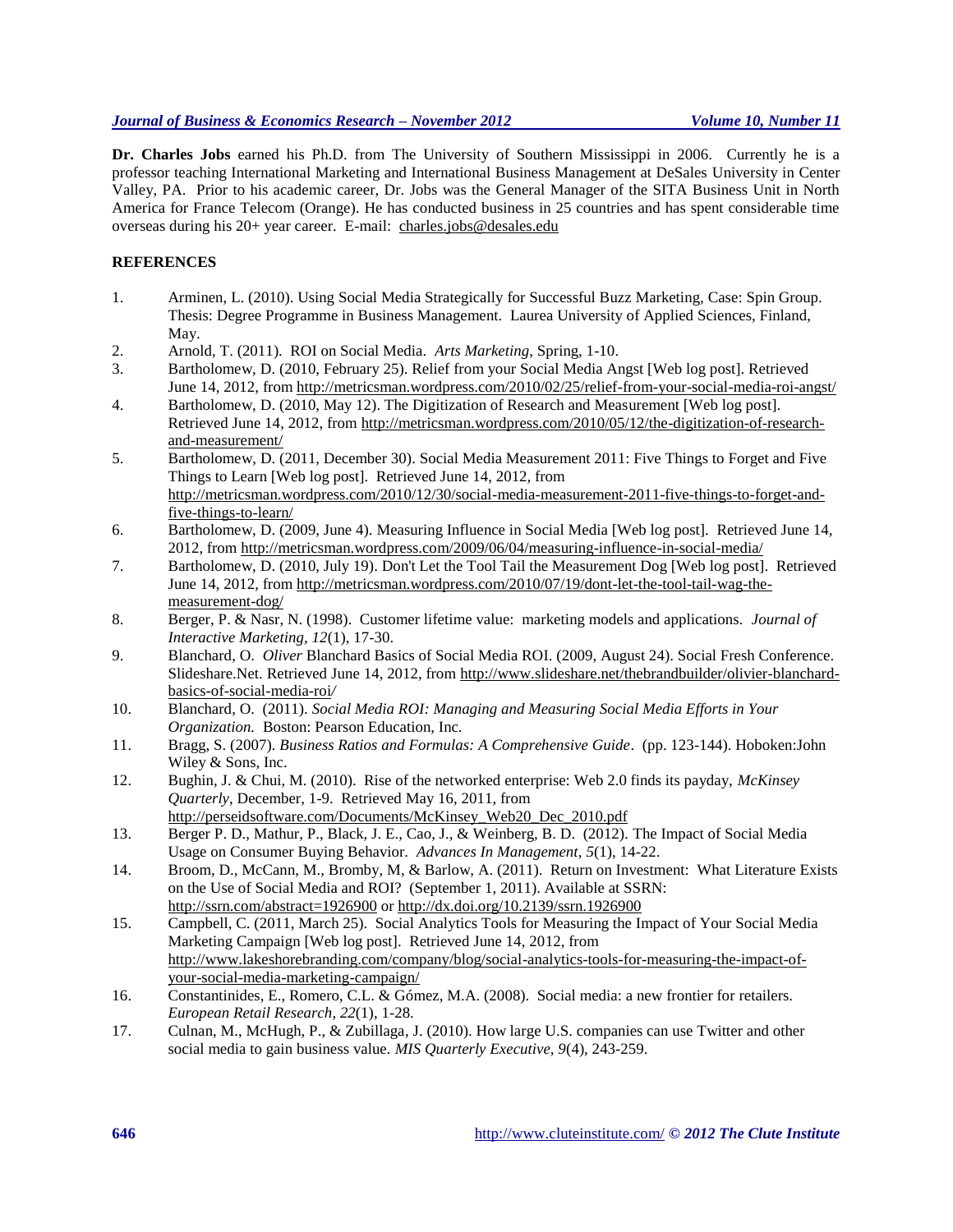- 18. D'Silva, B., Bhuptani, R., Menon, S., Mittal, K., & D'Silva, S. (2011). Influence of Social Media Marketing on Brand Choice Behaviour among Youth in India: An Empirical Study. In ICTBM Proceedings.Paper presented at the International Conference on Technology and Business Management, Dubai, 28-30 March (pp.756-763).
- 19. Di Gangi, P., Wasko, M., & Hooker, R. (2010). Getting customers' ideas to work for you: Learning from Dell how to succeed with online user innovation communities. *MIS Quarterly Executive*, *9*(4), 213-228.
- 20. Dorflinger, T. (2011). Social Media Measurement: How to legitimize the effort in online communication. Thesis submitted to the University of Applied Sciences FH Joanneum Graz.
- 21. Filisko, G. M. (2011). Social Media or Snake Oil. *ABA Journal. 97*(1), 26-27.
- 22. Fisher, T. (2009). ROI in social media: A look at the arguments. *Database Marketing & Customer Strategy Management, 16*(3), 189–195.
- 23. Forrester Research. US Interactive Marketing Forecast, 2011 To 2016. [http://www.forrester.com/rb/Research/us\\_interactive\\_marketing\\_forecast,\\_2011\\_to\\_2016/](http://www.forrester.com/rb/Research/us_interactive_marketing_forecast,_2011_to_2016/)
- 24. Freeman, R. E. (1984). *Strategic management: A stakeholder approach*. Boston: Pitman.
- 25. Freeman, R. E., & Evan, W. M. (1990). Corporate governance: A stakeholder interpretation. *The Journal of Behavioral Economics, 19*(4), 337-359.
- 26. Freeman, R. E., & Gilbert, D. R., Jr. (1987). Managing stakeholder relationships. In S. P. Sethi & C. M. Falbe (Eds.), *Business and society*. (pp. 397-423). Lexington: Lexington Books.
- 27. Gallaugher, J. & Ransbotham, S. (2010). Social media and customer dialog management at Starbucks. *MIS Quarterly Executive, 9*(4), 197-212.
- 28. Gillin, P. (2010). Making the ROI case for social media. *B to B, 95*(9), 8.
- 29. Goldsmith, R. E. (2006). Electronic Word-of-Mouth. In Khosrow-Pour, M. (Ed.), *Encyclopedia of ECommerce, E-Government and Mobile Commerce*, (Vol. 1, pp. 408-412). Hershey:Idea Group Publishing, Inc..
- 30. Hall, L. & Hume, C. (2011). Why Numbers, Invites and Visits are not Enough: Evaluating the User Experience in Social Eco-Systems. In *ThinkMind*. Paper presented at SOTICS 2011. The First international conference on Social Eco-Informatics, Barcelona, Spain, 23-29 October (pp. 8-13). Iaria.
- 31. Hartline, J.D., Mirrokni, V.S., & Sundararajan, M. (2008). Optimal marketing strategies over social networks. Proceedings of the 17th International Conference on World Wide Web, 189–198. doi:10.1145/1367497.1367524
- 32. Hennig-Thurau, T., Gwinner, K.P., Walsh, G., & Gremle, D.D. (2004). Electronic Word-of-Mouth via Consumer-opinion Platforms: What Motivates Consumers to Articulate Themselves on the Internet? *Journal of Interactive Marketing, 18*(1), 38–52.
- 33. Hoffman, D. & Fodor, M. (2010). Can You Measure the ROI of Your Social Media Marketing*? MIT Sloan Management Review. 52*(1), 41-49.
- 34. Hutton, G. & Fosdik, M. (2011, December). The globalization of social media: consumer relationships with brands evolve in the digital space. *Journal of Advertising Research*, 564-570.
- 35. Jalilvand, M. R., Esfanani, S. S., & Samiei, N. (2011). Electronic Word-of-Mouth: Challenges and Opportunities. *Procedia Computer Science, 3*, 42-46.
- 36. Jansen, B., Zhang, M., Sobel, K., & Chowdury, A. (2009). Twitter Power: Tweets as Electronic Word of Mouth. *Journal of the American Society for Information Science and Technology, 60*(11), 2169-2188.
- 37. Jobs, C. (2012). A Comparative Analysis of the Adoption Rates of Social Networking and Micro-blogging Between Industrialized and Developing Nations. *Journal of International Business Research, 11*(1).
- 38. Jobs, C. & Gilfoil, D. (2012). Less is More for Online MARCOM in Emerging Markets: Linking Hofstede's Cultural Dimensions and Higher Relative Preferences for Microblogging in Developing Nations. *Academy of Marketing Studies Journal, 16*(2), 79-96.
- 39. Kaplan, R. & Norton, D. (1992). The Balanced Scorecard. Measures That Drive Performance. *Harvard Business Review, 1*(1).
- 40. Kaplan, R. & Norton, D. (1996). *The Balanced Scorecard. Translating Strategy into Action*. Boston:Harvard Business Review Press.
- 41. Kaplan, R, & Norton, D. (2001). *The Strategy-Focused Organization. How Balanced Scorecard Companies Thrive in the New Business Environment*. Boston: Harvard Business School Press.
- 42. Kane, G., Majchrzak, A., & Ives, B. (2010). Editors comments. *MIS Quarterly Executive, 9*(4), iii-iv.

*© 2012 The Clute Institute* http://www.cluteinstitute.com/ **647**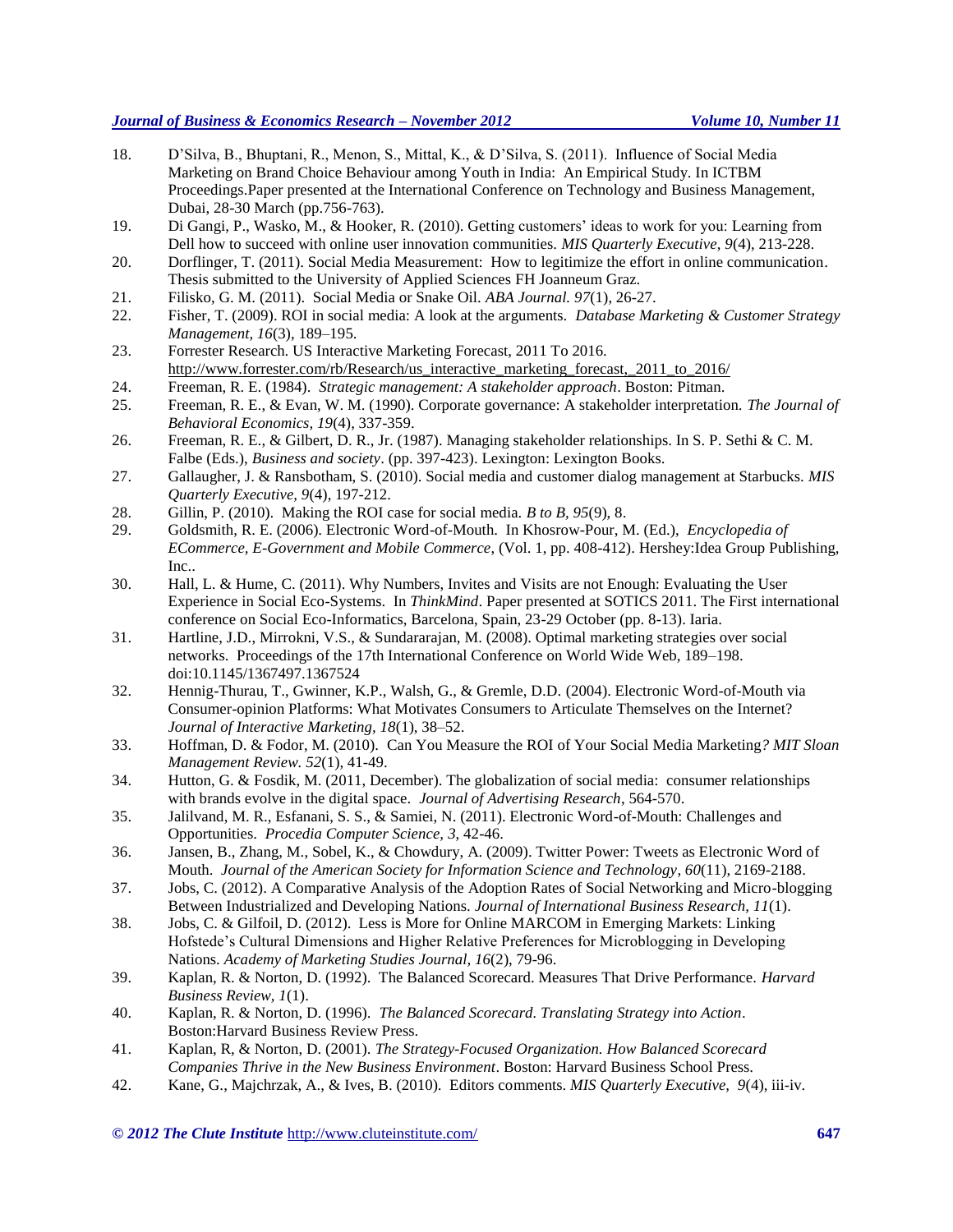- 43. Kaske, F., Kugler, M., & Smolnik, S. (2012). Return on Investment in Social Media Does the Hype Pay Off? Towards an Assessment of the Profitability of Social Media in Organizations. In IEEE Computer Society 2012. Paper presented at The 45th Hawaii International Conference on System Sciences, Grand Wailea, Maui, 4-7 January (pp. 3898-3907).
- 44. Lenskold, J. (2003). *Marketing ROI: The path to campaign, customer, and corporate profitability*, New York: McGraw-Hill.
- 45. Leskovec, J., Adamic, L.A. & Huberman, B. A. (2007). The dynamics of viral marketing. *ACM Transactions on the Web*, *1*(1), 5.
- 46. Levy, J. R. (2010). *Facebook Marketing – Designing Your Next Marketing Campaign*. Boston:Pearson Education, Inc.
- 47. Mangiuc, D. M. (2009). Measuring Web 2.0 Efficiency. *Annales Universitatis Apulensis: Series Oeconomica. 11*(1), 74–87.
- 48. McLellan, D. (2010, November 5). Do You Have Confidence in Your Social Media Strategy? [Web log post]. Retrieved June 14, 2012, fro[m http://socialmediatoday.com/drewmclellan/232153/do-you-have](http://socialmediatoday.com/drewmclellan/232153/do-you-have-confidence-your-social-media-strategy)[confidence-your-social-media-strategy](http://socialmediatoday.com/drewmclellan/232153/do-you-have-confidence-your-social-media-strategy)
- 49. Murdough, C. (2009). Social Media Measurement: It's Not Impossible. *Journal of Interactive Advertising*. *10*(1), 94- 99.
- 50. Nair, M. (2011). Understanding and measuring the value of social media. *Journal of Corporate Accounting & Finance. 22*(3), 45-51.
- 51. *New York Times* (2010, February 4). Sun's Chief Executive Tweets His Resignation by [Ashlee](http://bits.blogs.nytimes.com/author/ashlee-vance/) Vance [Web log post]. Retrieved June 13, 2012, from [http://bits.blogs.nytimes.com/2010/02/04/suns-chief-executive](http://bits.blogs.nytimes.com/2010/02/04/suns-chief-executive-tweets-his-resignation/)[tweets-his-resignation/](http://bits.blogs.nytimes.com/2010/02/04/suns-chief-executive-tweets-his-resignation/)
- 52. Parise, S. & Guinan, P. J. (2008). Marketing using Web 2.0. In *IEEE Computer Society 2008.* Paper presented at The 41st Hawaii International Conference on System Sciences, Waikoloa, Big Island, 7-10 January (p. 281).
- 53. Pearson, R. (2010, December 13). The Social Business Scorecard IV or ROI Made Easy [Web log post]. Retrieved May 17, 2011, from<http://theparallaxview.com/2010/12/social-business-scorecard-iv-roi-easy/>
- 54. Piskorski, M., & McCall, T. (2010). Vision Statement: Mapping the Social Internet. *Harvard Business Review, 88* (7-8).
- 55. Powell, G., Groves, S., & Dimos, J. (2011). *ROI of Social Media: How to Improve the Return on Your Social Marketing Investment*. Singapore: John Wiley & Sons (Asia).
- 56. Pooja, M., Black, J., Cao, J., Berger, P., & Weinberg, B. (2012). The impact of social media usage on consumer buying behavior. *Advances in Management. 5*(Jan), 14-22.
- 57. Ray, A. (2010, July 19). The ROI Of Social Media Marketing: More Than Dollars And Cents [Web log post]. Retrieved June 14, 2012, fro[m http://blogs.forrester.com/augie\\_ray/10-07-19](http://blogs.forrester.com/augie_ray/10-07-19-) roi\_social\_media\_marketing\_more\_dollars\_and\_cents
- 58. Rust, R., Lemon, K., & Zeithaml, V. (2004). Return on marketing: Using customer equity to focus marketing strategy. *Journal of Marketing, 68*(1), 109-127.
- 59. Sheridan, J. (2010, January 27). Social Media ROI Using Balanced Scorecard Principles [Web log post]. Retrieved May 17, 2011, from<http://www.socialmedia404.com/?p=1393>
- 60. Scott, D. M. *The New Rules of Marketing and PR: How to Use Social Media, Blogs, News Releases, Online Video, and Viral Marketing to Reach Buyers Directly*, Hoboken:John Wiley & Sons, Inc.
- 61. Solis, B. (2008). *The Essential Guide to Social Media – A Free eBook*. Retrieved from <http://www.briansolis.com/2008/06/essential-guide-to-social-media-free/>
- 62. Solis, B.: *Engage: The Complete Guide for Brands and Businesses to Build, Cultivate and Measure Success in the New Web*. Hoboken:John Wiley & Sons, Inc.
- 63. Subramani, M. & Rajagopalan, B. (2003). Knowledge-Sharing and Influence in Online Social Networks via Viral Marketing*. Communications of the ACM*, *46*(12), 300-307.
- 64. Trochim, W. (2001). *Research Methods Knowledge Base*. Atomic Dog Publications.
- 65. Turner, J. (2010, November 5). How To: Calculate the ROI of Your Social Media Campaign [Web log post]. Retrieved May 17, 2011, from http://mashable.com/2010/11/05/calculate-roi-social-media/
- 66. Van der Lans, R., Van Bruggen, G., Eliashberg, J., & Wierenga, B. (2010). A Viral Branching Model for Predicting the Spread of Electronic Word of Mouth. *Marketing Science*, *29*, 348-365.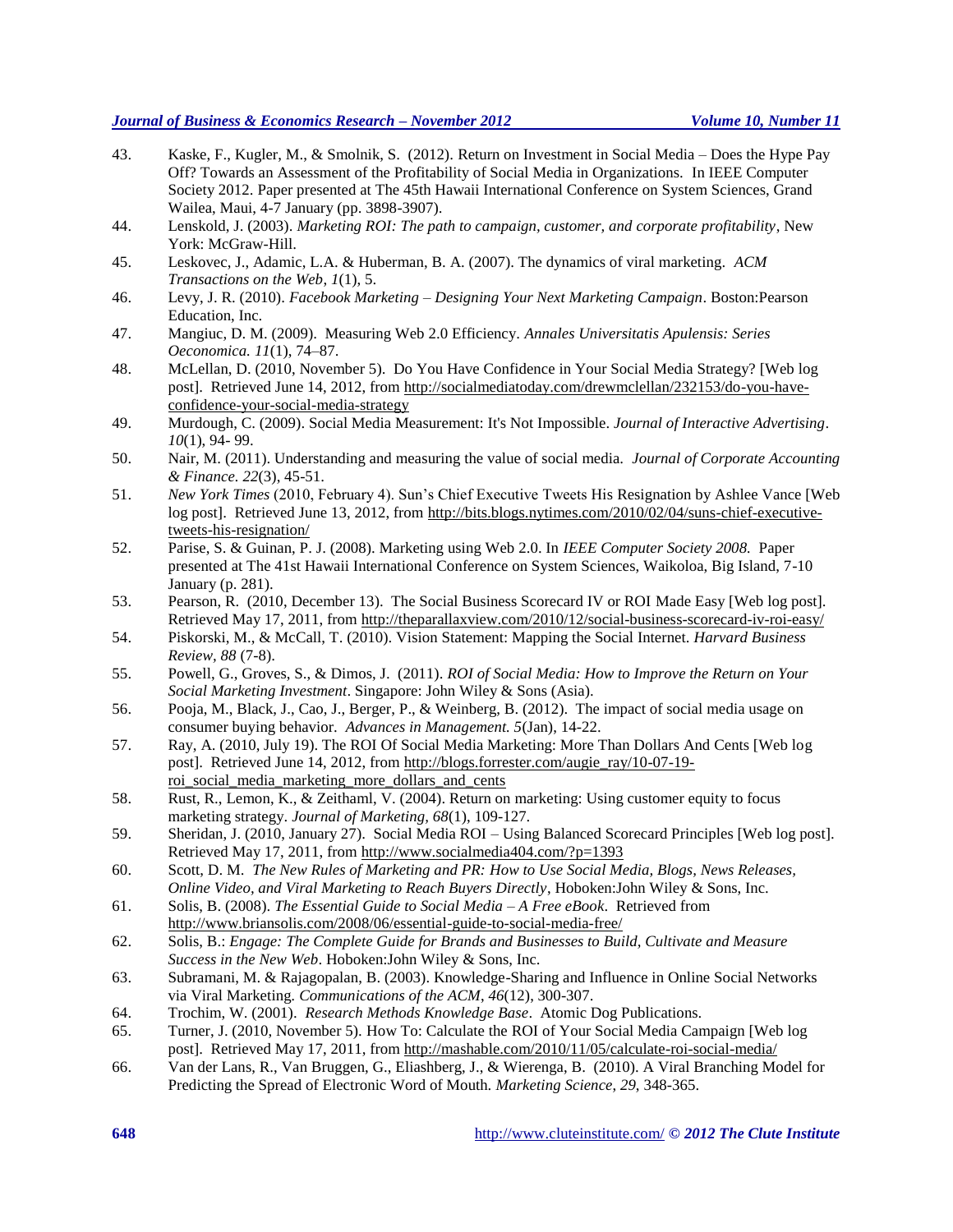- 67. Weber, L. (2009). *Marketing to the Social Web: How Digital Customer Communities Build Your Business*, Hoboken: John Wiley& Sons, Inc.
- 68. Zheng, D. (2011, April). Measuring ROI of Social Media Efforts [Web log post]. Retrieved June 25, 2012, from<http://www.radian6.com/blog/2011/04/social-2011-measuring-roi-of-social-media-efforts/>
- 69. Zheng, D., et al. (2010). Social Media Analytics and Intelligence, *IEEE Intelligent Systems*. *25*(6), 13.
- 70. Zilkmund, W., Babin, B., Carr, J., & Griffin, M. (2010). *Business Research Methods*. Mason: Cengage Learning, Inc.